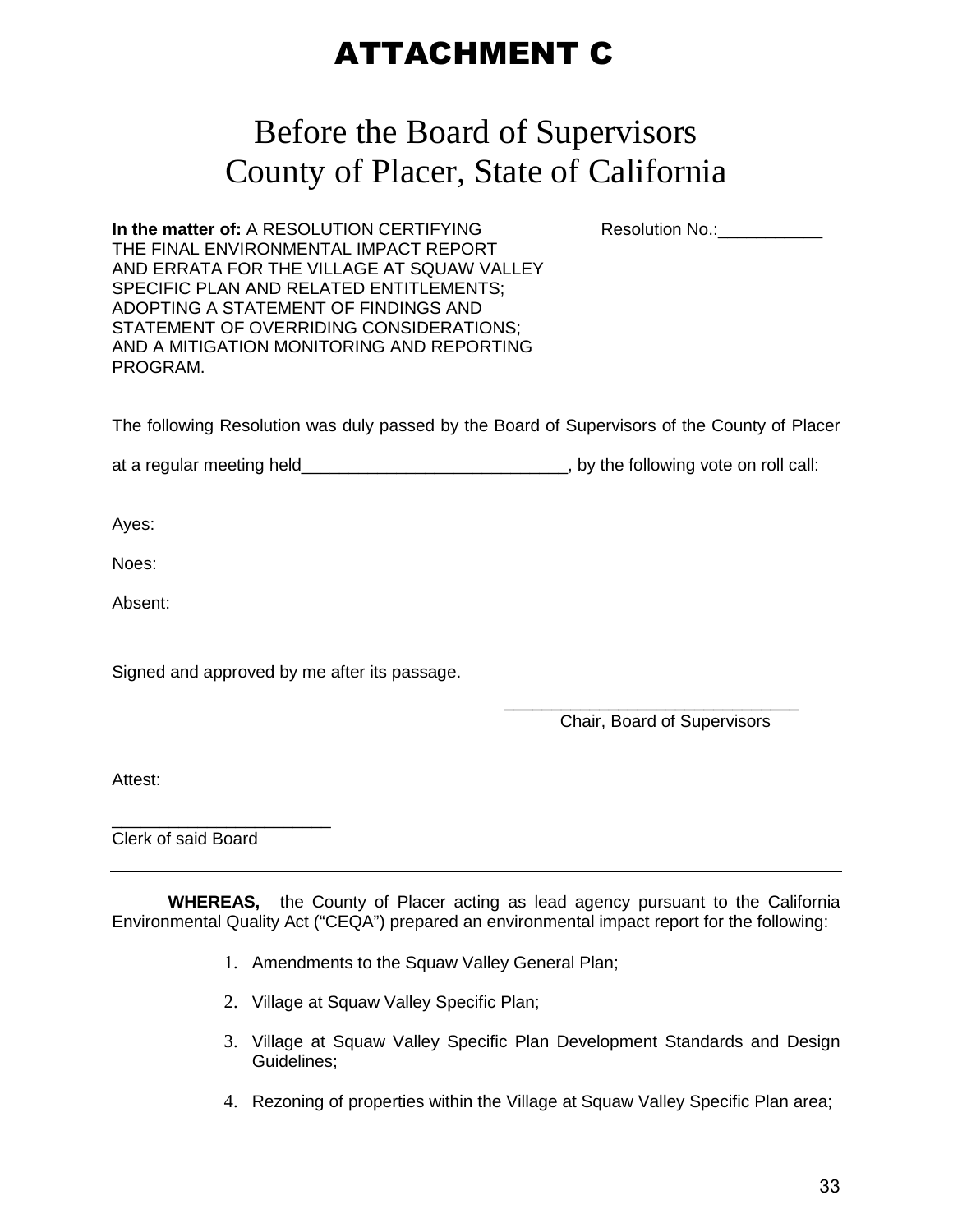- 5. Village at Squaw Valley Specific Plan Development Agreement;
- 6. Village at Squaw Valley Specific Plan Water Supply Assessment; and
- 7. Village at Squaw Valley Specific Plan Large Lot Vesting Tentative Subdivision Map.

(Hereinafter collectively referred to as "Project" or "Project Approvals".)

**WHEREAS,** the Project Approvals constitute a "Project" for purposes of the California Environmental Quality Act ("CEQA"--Public Resources Code sections 21000 et seq.) and CEQA Guidelines section 15378 and these determinations of the Board, and

 **WHEREAS,** a notice of preparation for an environmental impact report for the Project was prepared by the County and sent to the State Clearinghouse on October 10, 2012, under the title "Village at Squaw Valley Specific Plan and Phase I Project" and a revised notice of preparation was prepared by the County and sent to the State Clearinghouse on February 21, 2014, under the title "Village at Squaw Valley Specific Plan" (SCH No. 2012102023), and

**WHEREAS,** on May 18, 2015, the County released a draft environmental impact report ("DEIR") that was prepared for the Project under the direction of the County, and

**WHEREAS,** the DEIR was made available for public comment in accordance with CEQA from May 18, 2015 through July 17, 2015, and

**WHEREAS,** the County received written comments on the DEIR, in response to which the County prepared and released a Final Environmental Impact Report on April 7, 2016, (the "FEIR"), and

**WHEREAS,** the County Planning Commission considered the FEIR and an Errata ("hereinafter referred to as "FEIR and Errata") thereto on August 11, 2016, and recommended certification of the same, together with a recommendation of adoption of the Findings of Fact and Statement of Overriding Considerations and the Mitigation Monitoring and Reporting Program, and

**WHEREAS,** the Board gave full and legal notice of a public hearing to consider and act upon the Project Approvals and the FEIR and Errata, which was held on \_\_\_\_\_\_\_\_\_\_\_, 2016, and

**WHEREAS,** the Board has duly considered the FEIR and Errata for the Project, which consists of the DEIR and the Final EIR, the Errata the appendices thereto, the comments of the public, both oral and written, and all written materials in the record connected therewith.

## **NOW, THEREFORE, BE IT RESOLVED BY THE BOARD OF SUPERVISORS OF THE COUNTY OF PLACER:**

(1) The FEIR and Errata have been prepared in accordance with all requirements of CEQA and the Guidelines.

(2) The FEIR and Errata were presented to and reviewed by the Board (Exhibit A). The FEIR and Errata were prepared under supervision by the County and reflects the independent

 $\mathcal{D}_{\mathcal{L}}$